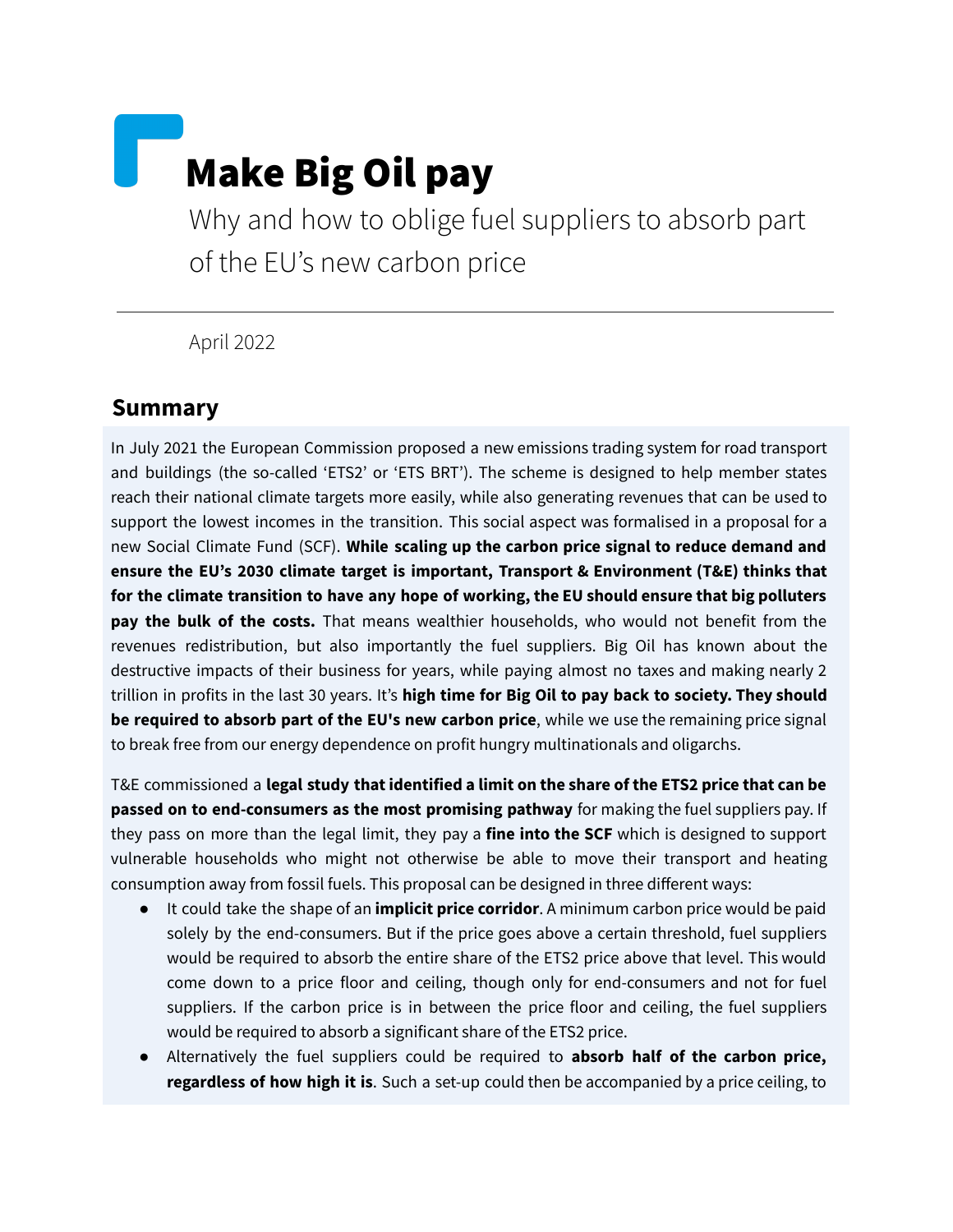ensure that member states have predictability in planning their social compensation measures and that middle income households, who don't benefit (as much) from redistributive measures, don't experience regressive effects in case of very high carbon prices.

● To reduce the administrative costs of monitoring the cost pass-through, it could also be considered to give fuel suppliers the option not to submit a breakdown of their cost components on the condition of a higher fine into the Social Climate Fund. Also under this option ETS2 prices could potentially reach very high levels (even if they could now be mitigated with a much larger SCF) and could thus be accompanied by a price ceiling.

## 1. What is the EU's new carbon price and who should pay?

As part of its Fit for 55 proposals, the European Commission has proposed to include the road transport and buildings sectors into a new carbon market from 2026 (known as the Emissions Trading System 'ETS2' or 'ETS BRT'). Fuel suppliers like Total and Shell would need to buy emissions allowances for each litre of fuel they put on the market. **As the market is currently designed, they could then pass this cost on entirely to end-consumers.** This could disproportionately impact poorer households driving their cars or heating their homes.

As important as scaling up the carbon price signal is to reduce demand and meet the EU's 2030 climate target, citizens - and especially low-income households who are often locked into polluting technologies - are not the only polluters and certainly not the biggest ones. If the climate transition has any hope of working, the EU should ensure that big polluters – not the small households – pay the bulk of the costs. While being well aware of the consequences of climate change, causing environmental disasters at large scale and paying almost no taxes, **Big Oil made nearly 2 trillion in** profits (that's a 13-digit number) in the last 30 years.<sup>1</sup> It's high time for Big Oil to pay back to **society.** They should be required to absorb part of the EU's new carbon price, while we use the remaining price signal to break free from our energy dependence on profit hungry multinationals and oligarchs.

This proposal **can either take the shape of a price ceiling for end-consumers, or act in parallel with such a price limit**. While analysis shows that the ETS2 could have a progressive income effect with effective revenue recycling<sup>2</sup>, a degree of uncertainty remains with regard to the effectiveness of the

 $1$  Profit made by BP, Shell, Chevron and Exxon since 1990. See

[https://www.theguardian.com/business/2020/feb/12/revealed-big-oil-profits-since-1990-total-nearly-2tn-bp-she](https://www.theguardian.com/business/2020/feb/12/revealed-big-oil-profits-since-1990-total-nearly-2tn-bp-shell-chevron-exxon) [ll-chevron-exxon](https://www.theguardian.com/business/2020/feb/12/revealed-big-oil-profits-since-1990-total-nearly-2tn-bp-shell-chevron-exxon)

 $2$  See for example Commission services non-paper. (2022) The role of the new ETS for road transport and buildings (ETS2) in achieving the 55% target; IEEP. (2022) Can Polluter Pays policies in the buildings and transport sectors be progressive?; FEST/FÖS. (2022) Assessment of the EU Commission's Proposal on an EU ETS for buildings & road transport (EU ETS 2) Criteria for an effective and socially just EU ETS 2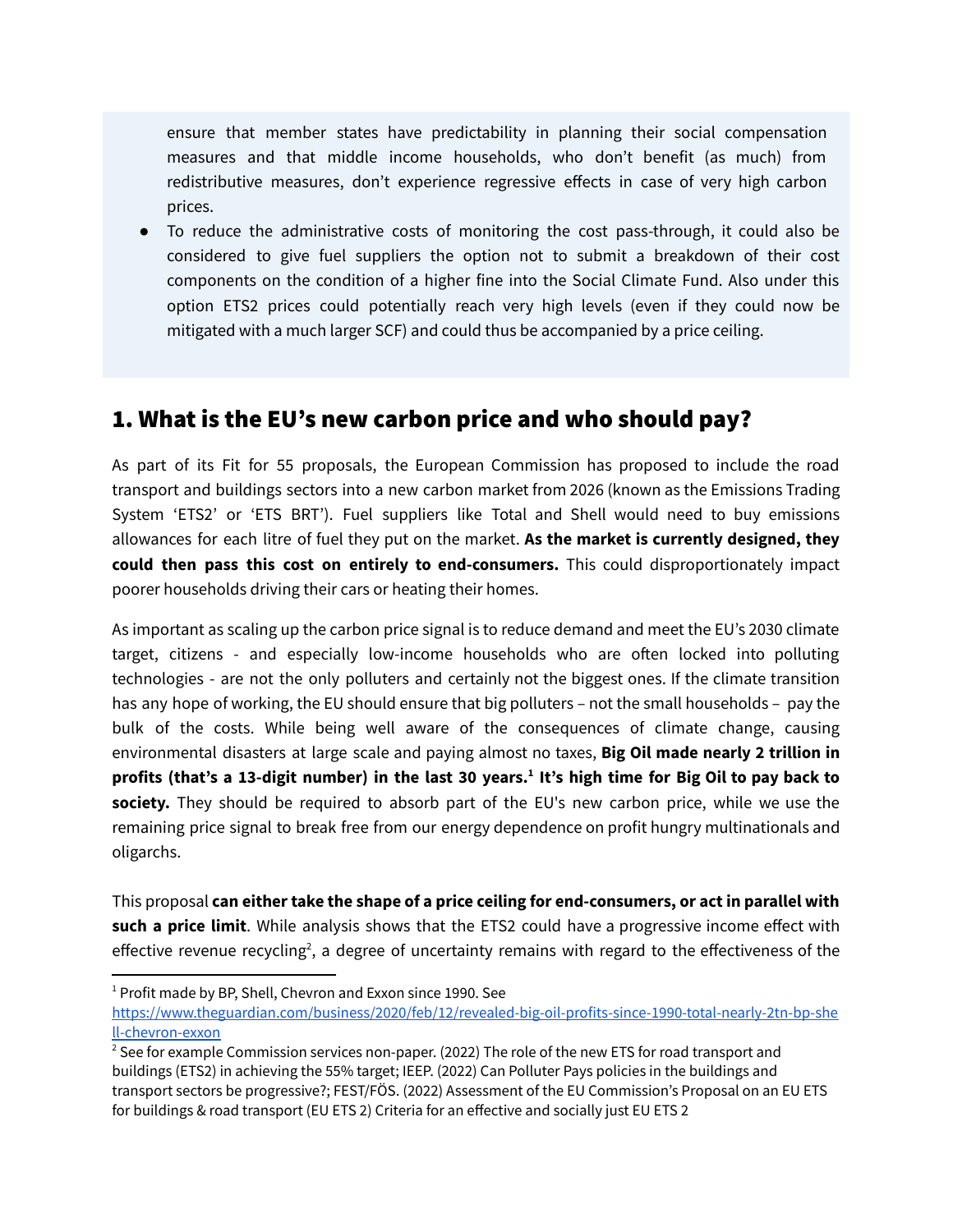redistribution measures designed by the member states. Furthermore, analysis by IEEP indicates that when ETS2 prices are on the higher end of the projections (>€100/tCO2), middle income households would see net welfare gains turn into small losses, even with revenue recycling. <sup>3</sup> For those households in income deciles 4-6, a price ceiling could prevent such regressive effects. Lower income households on the other hand would, with revenue recycling, continue to see net welfare gains at high carbon prices. Also for these households a price ceiling could however have added value, as it gives member states more predictability to design their redistribution measures and ensure their effectiveness.

# 2. How would the mechanism work?

T&E commissioned a legal [analysis](https://transenv.eu/3sC320W) that looked into different options for requiring fuel suppliers to absorb part of the ETS2 cost. <sup>4</sup> The preferred option from both a legal and social point of view would be to **limit the share of the ETS2 price that fuel suppliers can pass through to end-consumers**. Such a requirement can either serve as an alternative to a price corridor or be implemented in parallel with a price ceiling (see three options under section 2.2.).

### 2.1. Price setting transparency and systems already set up

If the ETS directive is to require the fuel suppliers to absorb part of the ETS2 cost, it will be important to **monitor how much of that cost is being passed on.** Any supplier of fuel for road transport or buildings would thus need to **provide the EU with a breakdown of the costs going into the price at the pump** to describe how much of that price is determined by oil exploration and extraction, how much is national taxation, how much is the ETS2 price and, importantly, how much is profit. Commercial operators have no inherent right to keep this information secret. If the EU passes a law requiring them to share this information, then they must do so.

The monitoring should already **start before the ETS2 auctions start,** for example from 1 January 2024 onwards. The information should be **shared on a regular basis**, in order for the EU to be able to track if any of the cost categories changes by a significant amount (e.g. more than 5%) compared to the last reporting period. This could be an indication of fuel suppliers inflating another cost category to evade the limit on cost pass-through of the ETS2 price component. For road transport the information could for example be added to the EU oil monitor which is published on a regular basis. 5

 $^3$  IEEP. (2022) Can Polluter Pays policies in the buildings and transport sectors be progressive?

<sup>4</sup> Opportunity Green. (2022) Requiring Oil Majors to Pay

<sup>5</sup> See https://data.europa.eu/data/datasets/eu-oil-bulletin?locale=en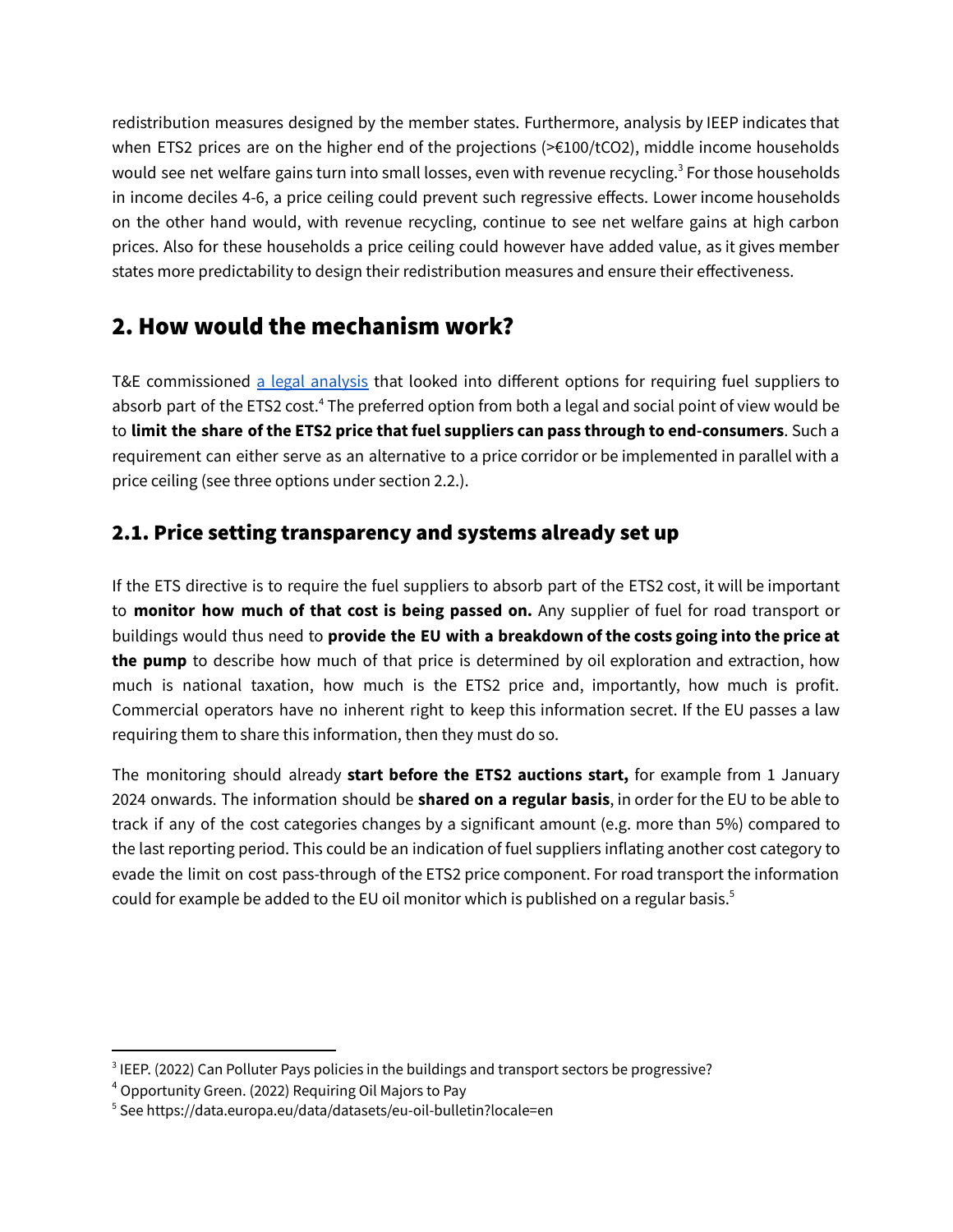Such a price setting transparency requirement **would not be a first.** The EU already requires this for agriculture products where price information is collected at each stage of the supply chain.<sup>6</sup> Regulation for transport fuels would have to consider that some oil companies are vertically integrated, but the principle is the same. At national level, **Italy has recently put in place a monitoring mechanism** of the monthly energy price in the framework of their one-off windfall tax that was introduced in March 2022.<sup>7</sup> The tax captures the extra profits made by energy producers, importers and suppliers because of the surge in energy prices while the mechanism avoids the tax being passed-on to consumers. At the end of each month, energy companies must communicate the average purchase, production and sale price of energy to the Italian Antitrust Authority. The Authority is then to calculate what the monthly profit margin of each company is and compare that to the standard margin made by each entity in a previous period of reference.<sup>8</sup> If the difference exceeds a predefined level, the Authority would further investigate the reasons behind such deviation. In this process, energy companies are not required to communicate the price components right away, but the result does not change: if the profits have increased excessively compared to the reference period, further controls on what led to this increase would be triggered. This allows the Antitrust Authority to keep track of price components fluctuations and avoid cost pass-through.

#### 2.2. A legal limit on pass-through and price cap for end-consumers

The next step would be to place a requirement on the fuel suppliers that if more than a certain percentage of the ETS2 price or absolute euro value is passed on to end-consumers, they must pay a fine into the proposed Social Climate Fund. That Fund is designed to support vulnerable households who might not otherwise be able to move their transport and heating consumption away from fossil fuels.

There are **three implementation options** to achieve this, each of which represents a slightly different variant of a price corridor or ceiling for the end-consumers:

**Option 1:** The **ETS2 cost is split evenly** between the fuel suppliers and end-consumers, meaning each actor pays 50% of the ETS2 price. This would ensure the social fairness of the scheme, while also preserving the price signal for the end-consumers, steering them towards demand reduction. To ensure that ETS2 prices don't go too high, this option should be combined with a price ceiling. Analysis by Vivid Economics indicates that a price ceiling of €50/tCO2 that annually increases by €10/tCO2

 $6$  Commission Implementing Regulation (EU) 2019/1746 of 1 October 2019 amending Implementing Regulation (EU) 2017/1185 laying down rules for the application of Regulations (EU) No 1307/2013 and (EU) No 1308/2013 of the European Parliament and of the Council as regards notifications to the Commission of information and documents

 $7$  Article 37 of the Law Decree 21/2022 of the Italian Government of March 21, 2022.

<sup>&</sup>lt;sup>8</sup> This is the mode of operation described by the head of the Italian Antitrust Authority. See [https://www.senato.it/application/xmanager/projects/leg18/attachments/documento\\_evento\\_procedura\\_com](https://www.senato.it/application/xmanager/projects/leg18/attachments/documento_evento_procedura_commissione/files/000/423/577/Audizione_di_AGCM_-_Autorit%C3%A0_Garante_Concorrenza_e_Mercato.pdf) [missione/files/000/423/577/Audizione\\_di\\_AGCM\\_-\\_Autorit%C3%A0\\_Garante\\_Concorrenza\\_e\\_Mercato.pdf](https://www.senato.it/application/xmanager/projects/leg18/attachments/documento_evento_procedura_commissione/files/000/423/577/Audizione_di_AGCM_-_Autorit%C3%A0_Garante_Concorrenza_e_Mercato.pdf)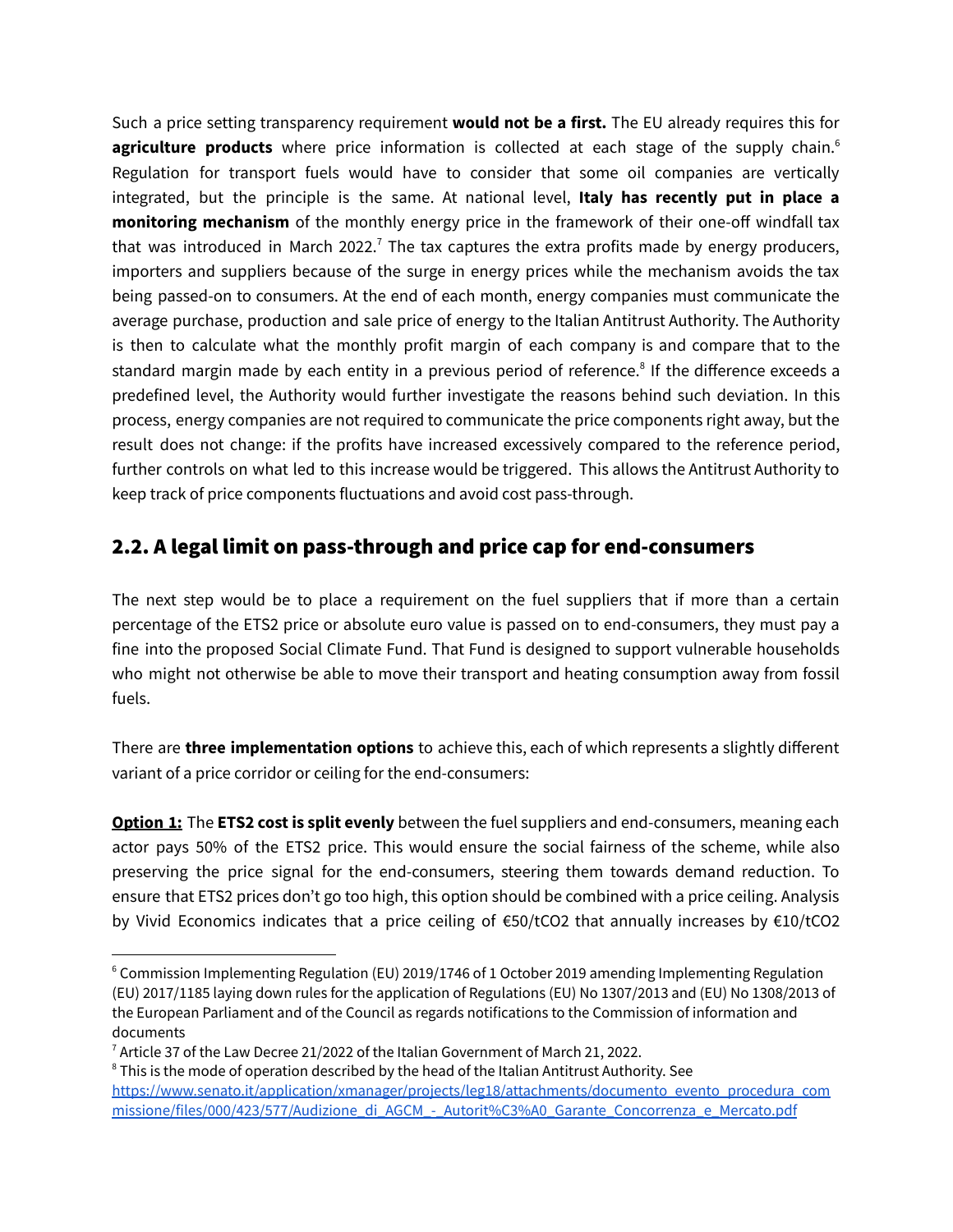would still allow the EU to reach its emissions target for 2030 for road transport and buildings (764Mt), as well as the cumulative emissions budget for 2026-30 for those sectors (4.31Gt).<sup>9</sup> This would mean prices could theoretically go up to €90/tCO2 by 2030. A price ceiling of €50/tCO2 that annually increases by €5/tCO2 would also largely deliver the emissions reductions needed, missing the 2030 target by only 4Mt and still landing within the cumulative emissions budget for the decade. Prices could then go up to  $\epsilon$ 70/tCO2 by 2030. Note that within this system of making the fuel suppliers pay half of the ETS2 price, the price ceiling would need to be more towards the double of that, as only half of it is passed on to end-consumers and driving behavioural change.

**Option 2:** Another option would be to set **a minimum ETS2 price floor from which point onwards the fuel suppliers start contributing and a ceiling price for end-consumers**. The percentage of the contribution from the fuel suppliers would then be adapted to the ETS2 price level, with the these firms not contributing at all below that minimum ETS2 price, being required to absorb an >50% share of the ETS2 price between the price floor and ceiling and having to absorb the entire ETS2 price for the share above the price ceiling. Table 1 below shows how this would play out if one would want to limit the price signal for end-consumers to €50/tCO2, assuming a 70% absorption share for the fuel suppliers between the price floor and ceiling and a 100% absorption share above the price ceiling.

| <b>ETS price</b> | <b>Price paid by the end-consumer</b>                                              | <b>Price paid by the fuel suppliers</b>                                                      |
|------------------|------------------------------------------------------------------------------------|----------------------------------------------------------------------------------------------|
| €0 - €35         | - slice 1 (100%): between € 0 - 35                                                 | - slice 1 (0%): €0                                                                           |
| €35 - €85        | - slice 1 (100%): €35<br>- slice 2 (30%): between €0 - 15<br>>> max. total = $€50$ | - slice 1 (0%): €0<br>- slice 2 (70%): €0 - 35                                               |
| $>\epsilon$ 85   | - slice 1: €35<br>$-$ slice 2: $£15$<br>- slice 3: €0<br>>> max . total = $€50$    | - slice 1 (0%): €0<br>- slice 2 (70%): €0 - 35<br>- slice 3 (100%): € 35 - as high as needed |

*Table 1 - share of ETS2 price paid by end-consumers and fuel suppliers when implementing a €50/tCO2 implicit price ceiling for end-consumers*

**Option 3:** To reduce the administrative costs of monitoring the cost pass-through, it could also be considered to **give fuel suppliers the option not to submit a breakdown of their cost components on the condition of a higher fine into the Social Climate Fund**. For example, if the legal limit is set at 50% cost pass-through, the fine could be 80% of the ETS2 price in case they don't submit price transparency data to the EU. Firms would then have the choice between sacrificing a larger part of

 $9$  Vivid Economics (2021). ETS2 price model developed for Transport & Environment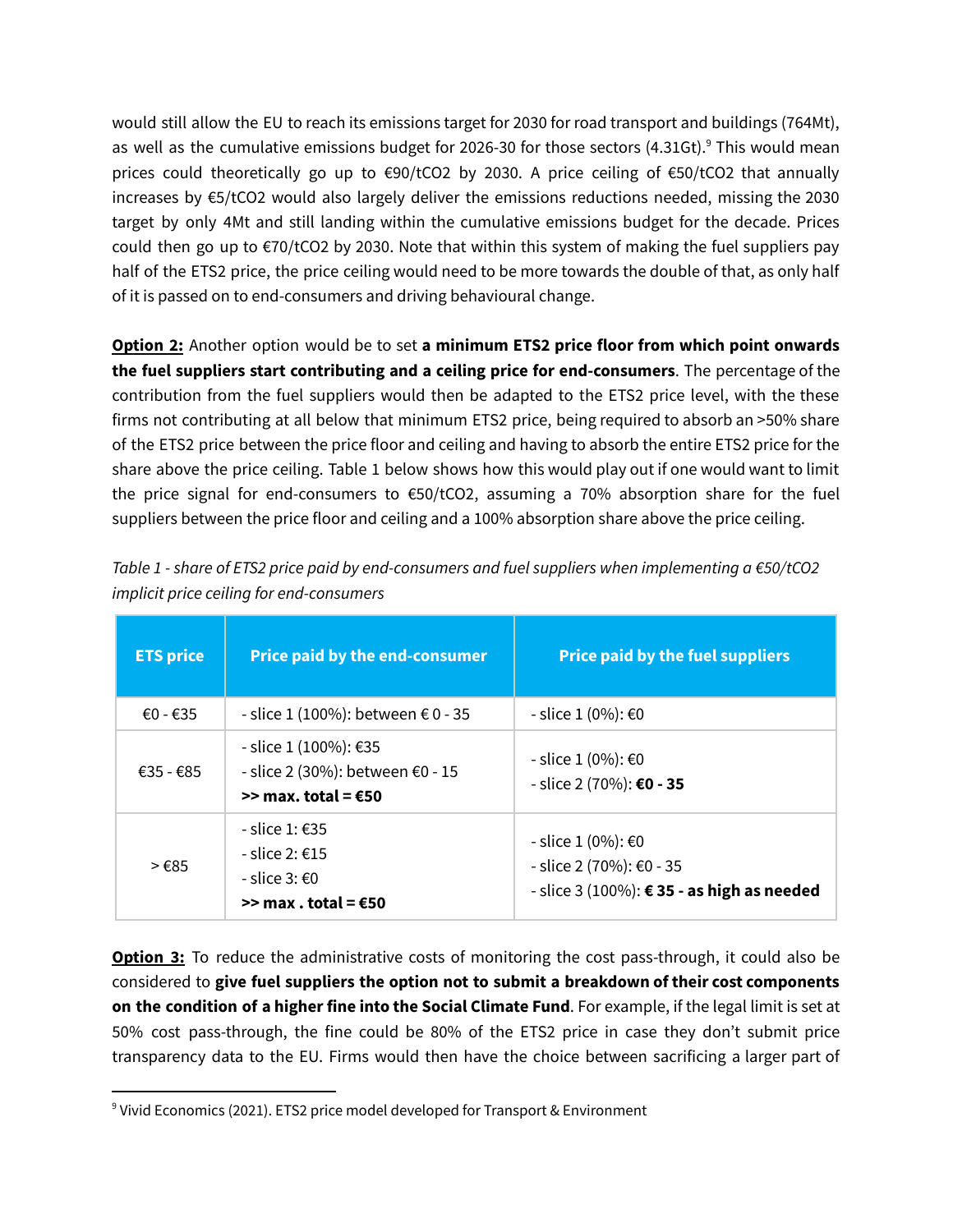their profit margin but keeping their price setting secret, or complying with the obligation and absorbing only the legal limit of the ETS2 price. If they opt for the former, the Social Climate Fund would grow considerably. While under this option there would be more revenues available in the Social Climate Fund to support the most vulnerable consumers compared to option 1, it would still mean that ETS2 prices could potentially reach very high levels. Therefore also this option should be accompanied by a price ceiling.

Under each of these above designs, the **level of the absorption requirement could be modified depending on the oil and gas commodity prices**, to ensure that fuel suppliers contribute fairly at times when oil and gas prices are very high and when these companies are making record profits.

#### 2.3. The legal basis

The current ETS uses TFEU Article 192 on the protection of the environment as its legal base. The Commission has proposed that the ETS2 will also use TFEU Article 192 as a legal base, as the primary aim of the ETS2 is to reduce emissions. The default legislative procedure for measures using Article 192 is the ordinary legislative procedure which uses qualified majority voting in the Council. But if measures are 'primarily of a fiscal nature' or 'significantly affecting a Member State's choice between different energy sources and the general structure of its energy supply' then the special legislative procedure, requiring unanimity voting in Council is required.

It is therefore important that any change to the Commission's ETS2 proposal is not potentially seen as 'primarily of a fiscal nature' to ensure the special legislative procedure is not triggered. For this it must be clear the purpose of any measure is indeed climate action and not primarily to raise revenue. The **addition of a measure ensuring fuel suppliers absorb some of the ETS2 cost would not alter that primary environmental aim** but simply be an addition to assist in achieving that goal. The ETS2 could directly affect consumers if the full allowance price were passed through. While this should aid with moving consumers towards lowering their use of fossil fuels for transport and building heating, vulnerable consumers often do not have the available capital to buy an electric car or retrofit their home. The Commission recognises this and created the Social Climate Fund alongside the ETS2 to tackle this issue. Ensuring the oil companies either absorb some of the cost and/or contribute to the Social Climate Fund would **aid poorer households in moving to options for transport and heating that have lower climate impacts** as these would be financed by the Social Climate Fund or if the oil companies absorbed some of the cost, this would leave poorer households with **more capital** they could invest in measures to reduce emissions. Thereby ensuring that the aims of the ETS2 are more likely to be achieved.

# 3. Impact on fuel suppliers and end-consumers